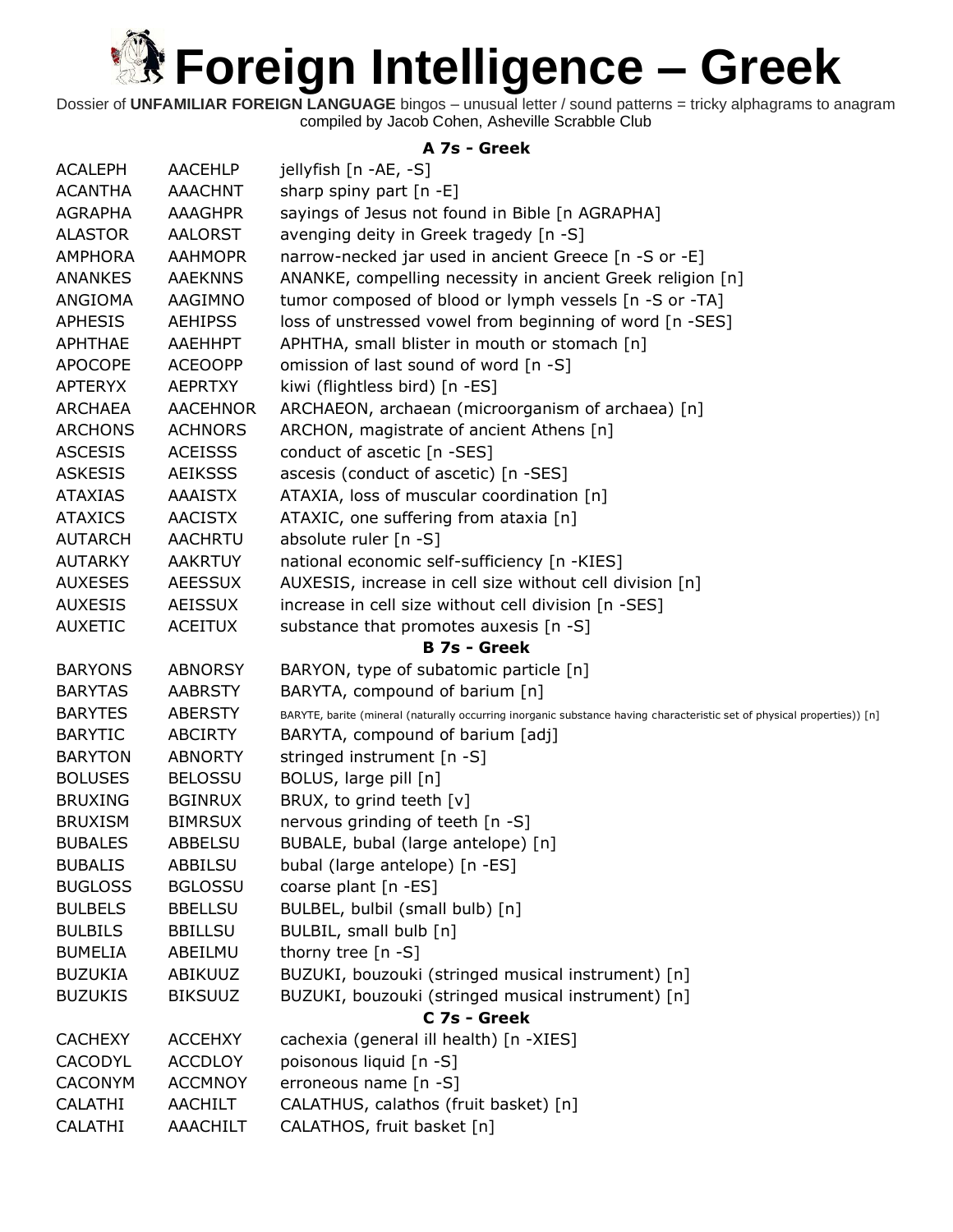| <b>CALLUNA</b>  | <b>AACLLNU</b> | evergreen shrub [n -S]                                                        |
|-----------------|----------------|-------------------------------------------------------------------------------|
| CANOPIC         | <b>ACCINOP</b> | pertaining to Egyptian jar [adj]                                              |
| CARDIAE         | AACDEIR        | CARDIA, opening of esophagus [n]                                              |
| <b>CATARRH</b>  | <b>AACHRRT</b> | inflammation of mucous membrane [n -S]                                        |
| <b>CHAETAE</b>  | <b>AACEEHT</b> | CHAETA, bristle or seta [n]                                                   |
| <b>CHAETAL</b>  | <b>AACEHLT</b> | CHAETA, bristle or seta [adj]                                                 |
| <b>CHALAZA</b>  | <b>AAACHLZ</b> | band of tissue in egg $[n -E, -S]$                                            |
| <b>CHARISM</b>  | <b>ACHIMRS</b> | charisma (special magnetic appeal) [n -S]                                     |
| <b>CHIASMA</b>  | <b>AACHIMS</b> | anatomical junction [n -S]                                                    |
| <b>CHILIAD</b>  | <b>ACDHIIL</b> | group of one thousand [n -S]                                                  |
| <b>CHITONS</b>  | <b>CHINOST</b> | CHITON, tunic worn in ancient Greece [n]                                      |
| <b>CHLAMYS</b>  | <b>ACHLMSY</b> | garment worn in ancient Greece [n -ES or -YDES]                               |
| CHOANAE         | <b>AACEHNO</b> | CHOANA, funnel-shaped opening [n]                                             |
| <b>CORBANS</b>  | <b>ABCNORS</b> | CORBAN, offering to God [n]                                                   |
| <b>CTENOID</b>  | <b>CDEINOT</b> | comblike (resembling comb) [adj]                                              |
| <b>CYCLOPS</b>  | <b>CCLOPSY</b> | minute one-eyed crustacean [n -PES, CYCLOPS]                                  |
| <b>CYPRESS</b>  | <b>CEPRSSY</b> | thin fabric [n -ES]                                                           |
| <b>CYPRIAN</b>  | <b>ACINPRY</b> | prostitute [n -S]                                                             |
|                 |                | D 7s - Greek                                                                  |
| <b>DACTYLI</b>  | <b>ACDILTY</b> | DACTYLUS, leg joint of certain insects [n]                                    |
| <b>DAIMONS</b>  | ADIMNOS        | DAIMON, attendant spirit [n]                                                  |
| <b>DEICTIC</b>  | <b>CCDEIIT</b> | word or phrase that specifies identity or location [n -S]                     |
| <b>DELPHIC</b>  | <b>CDEHILP</b> | ambiguous (uncertainty of meaning) [adj]                                      |
| <b>DEMOSES</b>  | <b>DEEMOSS</b> | DEMOS, people of ancient Greek state [n]                                      |
| <b>DIALLEL</b>  | <b>ADEILLL</b> | pertaining to genetic crossing [adj]                                          |
| <b>DIASTOLE</b> | ADEILOST       | normal rhythmical dilation of heart [n -S]                                    |
| <b>DICASTS</b>  | <b>ACDISST</b> | DICAST, judge of ancient Athens [n]                                           |
| <b>DIDACTS</b>  | <b>ACDDIST</b> | DIDACT, didactic person [n]                                                   |
| <b>DIDYMOS</b>  | <b>DDIMOSY</b> | DIDYMO, type of algae (any of group of primitive aquatic plants) [n]          |
| <b>DIGAMMA</b>  | AADGIMM        | Greek letter [n -S]                                                           |
| <b>DIOBOLS</b>  | <b>BDILOOS</b> | DIOBOL, coin of ancient Greece [n]                                            |
| <b>DRACENA</b>  | <b>AACDENR</b> | dracaena (tropical plant) [n -S]                                              |
| <b>DRACHMA</b>  | <b>AACDHMR</b> | former monetary unit of Greece [n -S, -E or -I]                               |
|                 |                | E 7s - Greek                                                                  |
| <b>EIDETIC</b>  | <b>CDEEIIT</b> | person able to recall vivid images [n -S]                                     |
| <b>EIDOLIC</b>  | CDEIILO        | pertaining to eidolon (phantom (something existing in appearance only)) [adj] |
| <b>EIDOLON</b>  | <b>DEILNOO</b> | phantom (something existing in appearance only) [n -LA, -S]                   |
| <b>EIRENIC</b>  | <b>CEEIINR</b> | irenic (peaceful in purpose) [adj]                                            |
| <b>EKISTIC</b>  | <b>CEIIKST</b> | EKISTICS, science dealing with human habitats [adj]                           |
| <b>ELYSIAN</b>  | <b>AEILNSY</b> | delightful [adj]                                                              |
| <b>ELYTRON</b>  | <b>ELNORTY</b> | hardened forewing of certain insects [n -RA]                                  |
| <b>ELYTRUM</b>  | <b>ELMRTUY</b> | elytron (hardened forewing of certain insects) [n -RA]                        |
| <b>EOBIONT</b>  | <b>BEINOOT</b> | type of basic organism [n -S]                                                 |
| <b>EOLITHS</b>  | <b>EHILOST</b> | EOLITH, prehistoric stone tool [n]                                            |
| <b>EONISMS</b>  | <b>EIMNOSS</b> | EONISM, adoption of dress and mannerisms of opposite sex [n]                  |
| <b>EOSINES</b>  | <b>EEINOSS</b> | EOSINE, eosin (red dye) [n]                                                   |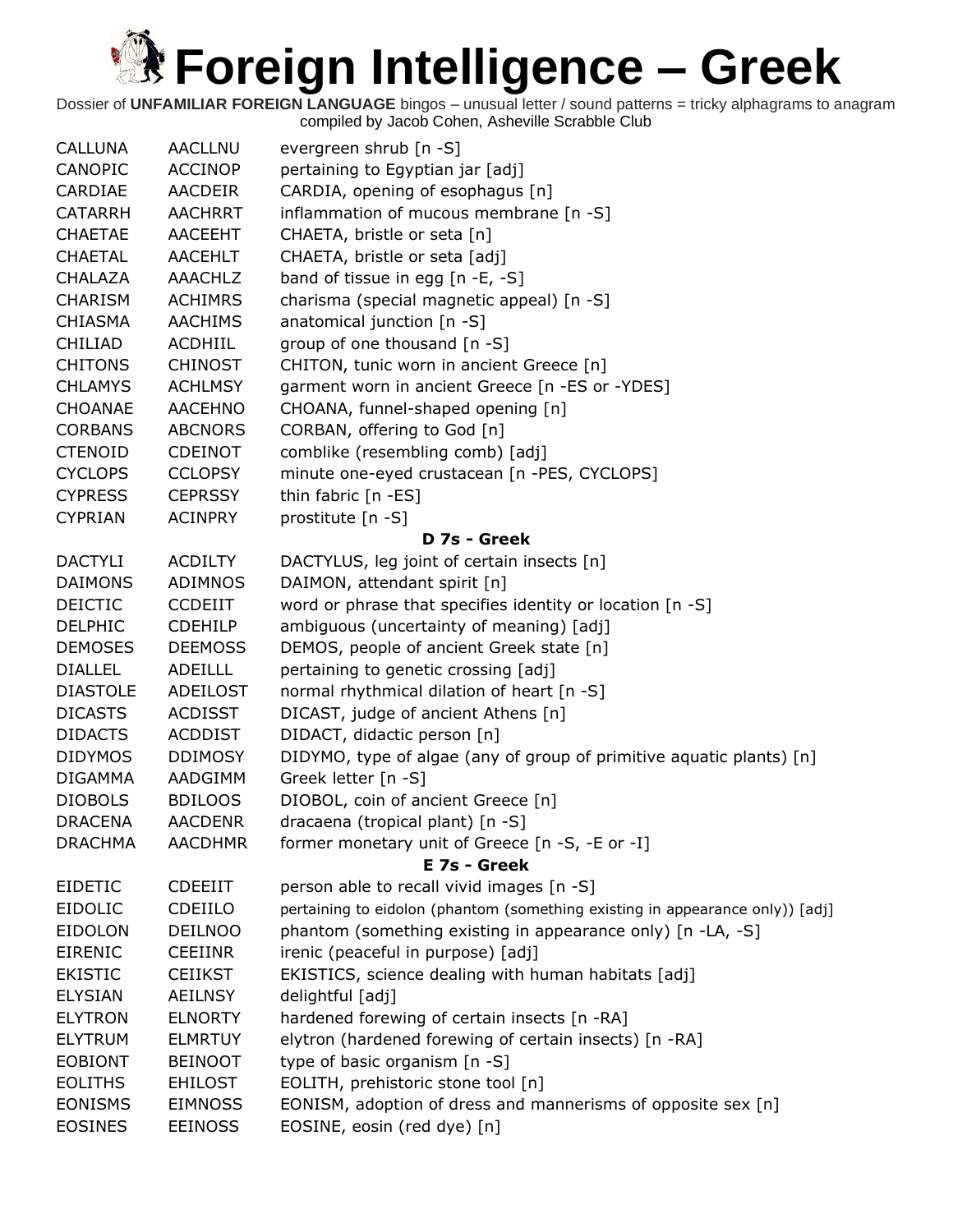| <b>EOSINIC</b> | <b>CEIINOS</b> | EOSIN, red dye [adj]                                        |
|----------------|----------------|-------------------------------------------------------------|
| <b>EPARCHS</b> | <b>ACEHPRS</b> | EPARCH, head of eparchy [n]                                 |
| <b>EPARCHY</b> | <b>ACEHPRY</b> | district of modern Greece [n -HIES]                         |
| <b>EPHEBES</b> | <b>BEEEHPS</b> | EPHEBE, ephebus (young man of ancient Greece) [n]           |
| <b>EPHEBIC</b> | <b>BCEEHIP</b> | EPHEBE, ephebus (young man of ancient Greece) [adj]         |
| <b>EPHEBOI</b> | <b>BEEHIOP</b> | EPHEBOS, ephebus (young man of ancient Greece) [n]          |
| <b>EPHEBOS</b> | <b>BEEHOPS</b> | ephebus (young man of ancient Greece) [n -OI]               |
| <b>EPHEBUS</b> | <b>BEEHPSU</b> | young man of ancient Greece [n -BI]                         |
| <b>EPHORAL</b> | <b>AEHLOPR</b> | EPHOR, magistrate of ancient Greece [adj]                   |
| EPIGONI        | <b>EGIINOP</b> | EPIGONUS, epigone (inferior imitator) [n]                   |
| EPINAOI        | <b>AEIINOP</b> | EPINAOS, rear vestibule [n]                                 |
| <b>EPINAOS</b> | <b>AEINOPS</b> | rear vestibule [n -OI]                                      |
| <b>EPSILON</b> | <b>EILNOPS</b> | Greek letter [n -S]                                         |
| <b>EUDEMON</b> | <b>DEEMNOU</b> | good spirit [n -S]                                          |
| <b>EVZONES</b> | <b>EENOSVZ</b> | EVZONE, Greek soldier [n]                                   |
|                |                | F 7s - Greek                                                |
| <b>FLOKATI</b> | <b>AFIKLOT</b> | Greek handwoven rug [n -S]                                  |
| <b>FUTHARC</b> | <b>ACFHRTU</b> | futhark (ancient alphabet) [n -S]                           |
| <b>FUTHARK</b> | <b>AFHKRTU</b> | ancient alphabet [n -S]                                     |
| <b>FUTHORC</b> | <b>CFHORTU</b> | futhark (ancient alphabet) [n -S]                           |
| <b>FUTHORK</b> | <b>FHKORTU</b> | futhark (ancient alphabet) [n -S]                           |
|                |                | G 7s - Greek                                                |
| <b>GRAVIDA</b> | AADGIRV        | pregnant woman [n -E]                                       |
|                |                | H 7s - Greek                                                |
| <b>HEGEMON</b> | <b>EEGHMNO</b> | political state having hegemony [n -S]                      |
| <b>HELIAST</b> | <b>AEHILST</b> | Athenian judge [n -S]                                       |
| <b>HETAERA</b> | AAEEHRT        | concubine [n -S or -E]                                      |
| <b>HETAIRA</b> | AAEHIRT        | hetaera (concubine) [n -S or -I]                            |
| <b>HOPLITE</b> | <b>EHILOPT</b> | foot soldier of ancient Greece [n -S]                       |
| <b>HYDRIAE</b> | <b>ADEHIRY</b> | HYDRIA, water jar [n]                                       |
| <b>HYMENIA</b> | <b>AEHIMNY</b> | HYMENIUM, layer in certain fungi [n]                        |
|                |                | I 7s - Greek                                                |
|                |                | J 7s - Greek                                                |
|                |                | K 7s - Greek                                                |
| <b>KERYGMA</b> | <b>AEGKMRY</b> | preaching of gospel [n -S or -TA]                           |
| <b>KLEPHTS</b> | <b>EHKLPST</b> | KLEPHT, Greek guerrilla [n]                                 |
| <b>KYLIKES</b> | <b>EIKKLSY</b> | KYLIX, drinking vessel [n]                                  |
| <b>KYLIXES</b> | <b>EIKLSXY</b> | KYLIX, drinking vessel [n]                                  |
|                |                | L 7s - Greek                                                |
| <b>LECYTHI</b> | <b>CEHILTY</b> | LECYTHUS, lekythos (oil jar used in ancient Greece) [n]     |
| <b>LEKYTHI</b> | <b>EHIKLTY</b> | LEKYTHUS, lekythos (oil jar used in ancient Greece) [n -HI] |
| <b>LEMMATA</b> | <b>AAELMMT</b> | LEMMA, type of proposition in logic [n]                     |
| <b>LEUCISM</b> | <b>CEILMSU</b> | unusually pale integument [n -S]                            |
| <b>LITHOPS</b> | <b>HILOPST</b> | succulent African plant [n LITHOPS]                         |
|                |                | M 7s - Greek                                                |
| <b>MEDUSAE</b> | ADEEMSU        | MEDUSA, jellyfish [n]                                       |
|                |                |                                                             |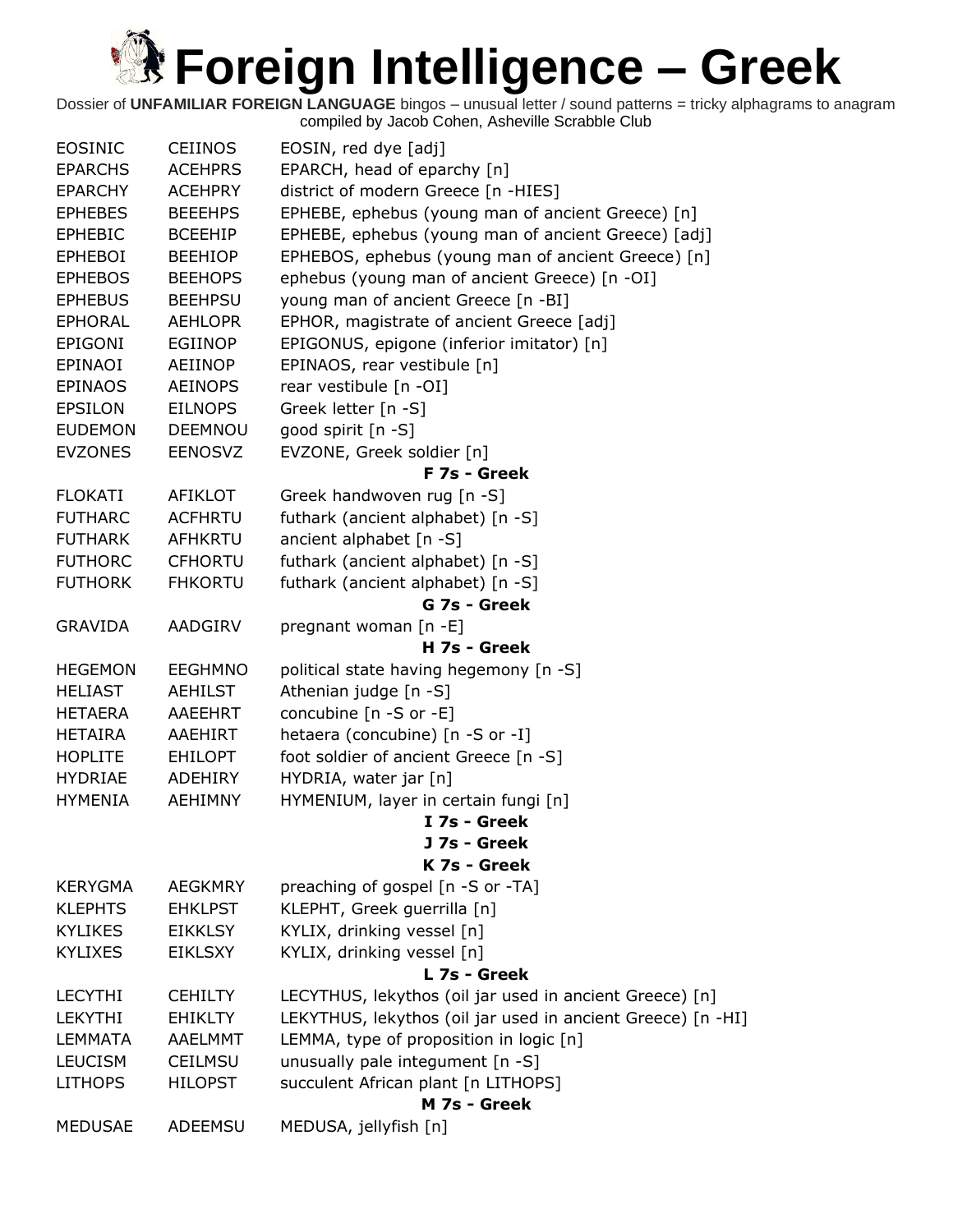| <b>MEGARON</b> | <b>AEGMNOR</b> | great central hall of ancient Greek house [n -RA]                               |
|----------------|----------------|---------------------------------------------------------------------------------|
| MELISMA        | <b>AEILMMS</b> | melodic embellishment [n -S or -TA]                                             |
| <b>METOPAE</b> | <b>AEEMOPT</b> | METOPE, space between two triglyphs [n]                                         |
| <b>MIMESIS</b> | <b>EIIMMSS</b> | mimicry (instance of mimicking) [n -ES or -SES]                                 |
| <b>MYLODON</b> | <b>DLMNOOY</b> | extinct giant sloth [n -S]                                                      |
|                |                | N 7s - Greek                                                                    |
| <b>NOMARCH</b> | <b>ACHMNOR</b> | head of nome (Greek province) [n -S]                                            |
| <b>NOUMENA</b> | AEMNNOU        | NOUMENON, object of intellectual intuition [n]                                  |
|                |                | O 7s - Greek                                                                    |
| <b>OENOMEL</b> | <b>EELMNOO</b> | ancient Greek beverage of wine and honey [n -S]                                 |
| <b>OINOMEL</b> | <b>EILMNOO</b> | oenomel (ancient Greek beverage of wine and honey) [n -S]                       |
| <b>OMIKRON</b> | <b>IKMNOOR</b> | omicron (Greek letter) [n -S]                                                   |
| <b>OMPHALI</b> | AHILMOP        | OMPHALOS, central point [n]                                                     |
| <b>OOTHECA</b> | <b>ACEHOOT</b> | egg case of certain insects [n -E]                                              |
| <b>ORGANON</b> | <b>AGNNOOR</b> | system of rules for scientific investigation [n -S or -NA]                      |
| <b>OSTRACA</b> | <b>AACORST</b> | OSTRACON, fragment containing inscription [n]                                   |
| <b>OSTRAKA</b> | <b>AAKORST</b> | OSTRAKON, ostracon (fragment containing inscription) [n]                        |
|                |                | P 7s - Greek                                                                    |
| <b>PALIKAR</b> | <b>AAIKLPR</b> | Greek soldier [n -S]                                                            |
| <b>PANCHAX</b> | <b>AACHNPX</b> | tropical fish [n -ES]                                                           |
| <b>PANDORE</b> | <b>ADENOPR</b> | bandore (ancient lute) [n -S]                                                   |
| <b>PANDURA</b> | <b>AADNPRU</b> | bandore (ancient lute) [n -S]                                                   |
| <b>PARERGA</b> | <b>AAEGPRR</b> | PARERGON, composition derived from larger work [n]                              |
| PARODOI        | <b>ADIOOPR</b> | PARODOS, ode sung in ancient Greek drama [n]                                    |
| <b>PARODOS</b> | <b>ADOOPRS</b> | ode sung in ancient Greek drama [n -OI]                                         |
| <b>PELTAST</b> | <b>AELPSTT</b> | soldier of ancient Greece [n -S]                                                |
| <b>PELTATE</b> | <b>AEELPTT</b> | shaped like shield [adj]                                                        |
| <b>PEREION</b> | <b>EEINOPR</b> | thorax of some crustaceans [n -S or -IA]                                        |
| PERIGON        | <b>EGINOPR</b> | angle equal to 360 degrees [n -S]                                               |
| <b>PETASOS</b> | <b>AEOPSST</b> | petasus (broad-brimmed hat worn in ancient Greece) [n -ES]                      |
| <b>PHAETON</b> | <b>AEHNOPT</b> | light carriage [n -S]                                                           |
| PHELLEM        | <b>EEHLLMP</b> | layer of plant cells [n -S]                                                     |
| <b>PHLOEMS</b> | <b>EHLMOPS</b> | PHLOEM, complex plant tissue [n]                                                |
| <b>PHOEBES</b> | <b>BEEHOPS</b> | PHOEBE, small bird [n]                                                          |
| <b>PHRATRY</b> | <b>AHPRRTY</b> | tribal unit among primitive peoples [n -RIES]                                   |
| <b>PLECTRA</b> | <b>ACELPRT</b> | PLECTRON, plectrum (implement used to pluck strings of stringed instrument) [n] |
| <b>PLEROMA</b> | <b>AELMOPR</b> | fullness of divine powers [n -S]                                                |
| <b>PLEURON</b> | <b>ELNOPRU</b> | part of thoracic segment of insect [n -RA]                                      |
| <b>PNEUMAS</b> | <b>AEMNPSU</b> | PNEUMA, soul or spirit [n]                                                      |
| <b>POGONIA</b> | <b>AGINOOP</b> | small orchid [n -S]                                                             |
| <b>PRIAPUS</b> | <b>AIPPRSU</b> | representation of phallus [n -PI, -ES]                                          |
| <b>PROSOMA</b> | <b>AMOOPRS</b> | anterior region of body of some invertebrates [n -S, -TA]                       |
| <b>PROTYLE</b> | <b>ELOPRTY</b> | hypothetical substance from which all elements are supposedly derived [n -S]    |
| <b>PSAMMON</b> | <b>AMMNOPS</b> | group of microorganisms living in waterlogged sands [n -S]                      |
| <b>PSCHENT</b> | <b>CEHNPST</b> | crown worn by ancient Egyptian kings [n -S]                                     |
| <b>PSEUDOS</b> | <b>DEOPSSU</b> | PSEUDO, pseud (person pretending to be intellectual) [n]                        |
|                |                |                                                                                 |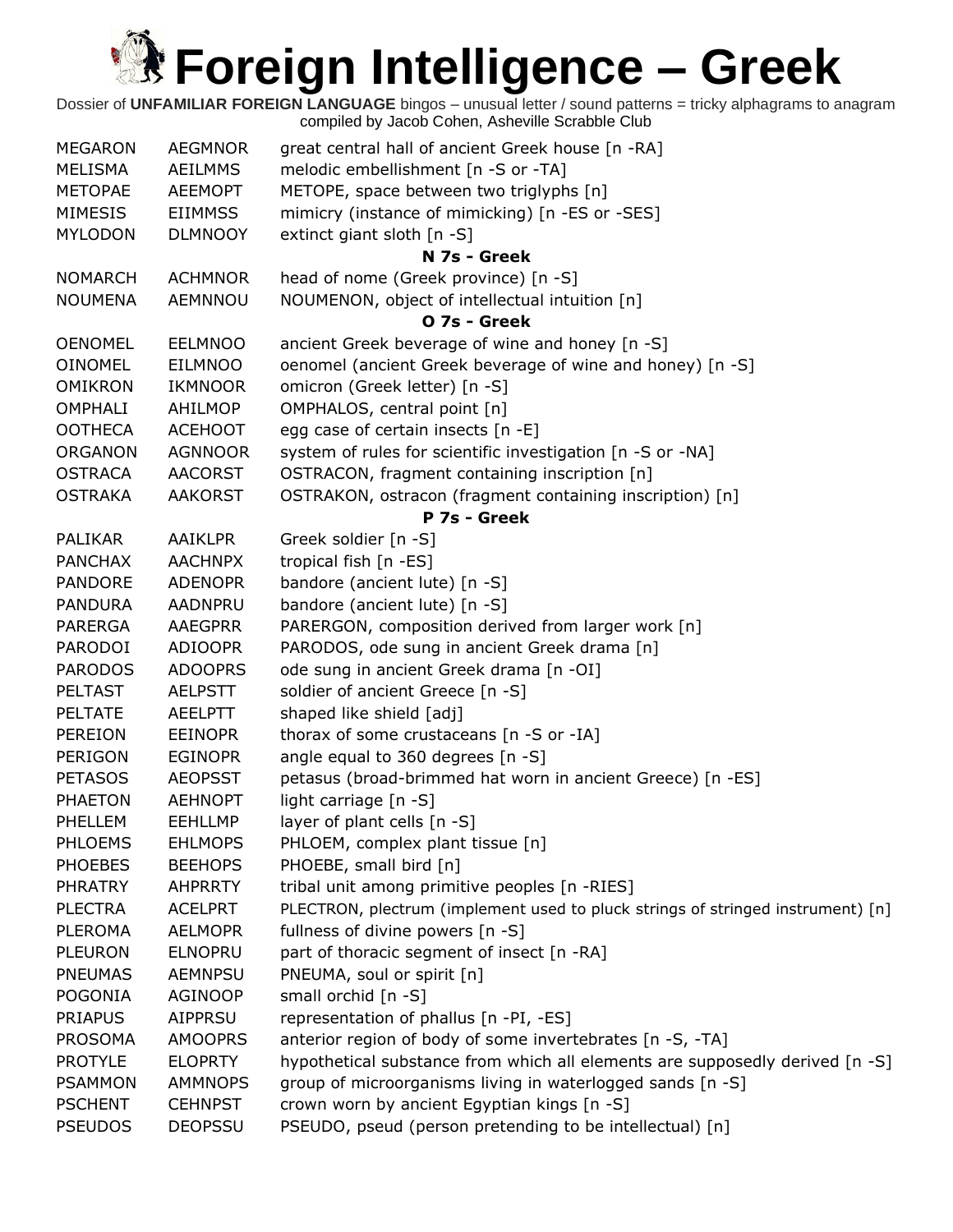| <b>PTERINS</b> | <b>EINPRST</b> | PTERIN, chemical compound [n]                                                                                   |
|----------------|----------------|-----------------------------------------------------------------------------------------------------------------|
| PYGIDIA        | ADGIIPY        | PYGIDIUM, posterior region of certain invertebrates [n]                                                         |
| <b>PYRENES</b> | <b>EENPRSY</b> | PYRENE, putamen (hard covering of kernel of certain fruits) [n]                                                 |
| <b>PYROGEN</b> | <b>EGNOPRY</b> | substance that produces fever [n -S]                                                                            |
| <b>PYRROLE</b> | <b>ELOPRRY</b> | chemical compound [n -S]                                                                                        |
| <b>PYRROLS</b> | <b>LOPRRSY</b> | PYRROL, pyrrole (chemical compound) [n]                                                                         |
| <b>PYXIDES</b> | <b>DEIPSXY</b> | PYXIS, pyxidium (type of seed vessel) [n]                                                                       |
| PYXIDIA        | ADIIPXY        | PYXIDIUM, type of seed vessel [n]                                                                               |
|                |                | Q 7s - Greek                                                                                                    |
|                |                | R 7s - Greek                                                                                                    |
| <b>REGMATA</b> | <b>AAEGMRT</b> | REGMA, type of fruit [n]                                                                                        |
| <b>RESPADE</b> | <b>ADEEPRS</b> | to spade again [v -D, -DING, -S]                                                                                |
| <b>RHABDOM</b> | <b>ABDHMOR</b> | rodlike structure in retinula [n -S]                                                                            |
| <b>RHACHIS</b> | <b>ACHHIRS</b> | rachis (spinal column) [n -IDES, -ES]                                                                           |
| <b>RHAPHAE</b> | <b>AAEHHPR</b> | RHAPHE, raphe (seamlike ridge between two halves of organ or part) [n]                                          |
| <b>RHAPHES</b> | <b>AEHHPRS</b> | RHAPHE, raphe (seamlike ridge between two halves of organ or part) [n]                                          |
| RHIZOID        | <b>DHIIORZ</b> | rootlike structure [n -S]                                                                                       |
| <b>RHIZOMA</b> | AHIMORZ        | rhizome (rootlike, underground stem) [n -TA]                                                                    |
| <b>RHYTONS</b> | <b>HNORSTY</b> | RHYTON, ancient Greek drinking horn [n]                                                                         |
|                |                | S 7s - Greek                                                                                                    |
| <b>SALPINX</b> | <b>AILNPSX</b> | anatomical tube [n -NGES]                                                                                       |
| <b>SAPHENA</b> | <b>AAEHNPS</b> | vein of leg $[n -E]$                                                                                            |
| <b>SCOTOMA</b> | <b>ACMOOST</b> | blind spot in field of vision [n -S or -TA]                                                                     |
| <b>SIBYLIC</b> | <b>BCIILSY</b> | SIBYL, female prophet [adj]                                                                                     |
| <b>SIGMATE</b> | <b>AEGIMST</b> | SIGMA, Greek letter [adj]                                                                                       |
| <b>SILENUS</b> | <b>EILNSSU</b> | woodland deity of Greek mythology [n -NI]                                                                       |
| <b>SKEPSIS</b> | <b>EIKPSSS</b> | attitude or outlook of skeptic [n -ES]                                                                          |
| <b>SKEPTIC</b> | <b>CEIKPST</b> | person who doubts generally accepted ideas [n -S]                                                               |
| <b>SKYPHOI</b> | <b>HIKOPSY</b> | SKYPHOS, drinking vessel used in ancient Greece [n]                                                             |
| <b>SKYPHOS</b> | <b>HKOPSSY</b> | drinking vessel used in ancient Greece [n -OI]                                                                  |
| <b>SMECTIC</b> | <b>CCEIMST</b> | pertaining to phase of liquid crystal [adj]                                                                     |
| <b>SORITES</b> | <b>EIORSST</b> | type of argument used in logic [n SORITES]                                                                      |
| SORITIC        | <b>CIIORST</b> | SORITES, type of argument used in logic [adj]                                                                   |
| <b>SOUARIS</b> | <b>AIORSSU</b> | SOUARI, tropical tree [n]                                                                                       |
| <b>STASIMA</b> | <b>AIAMSST</b> | STASIMON, choral ode in ancient Greek drama [n]                                                                 |
| <b>STICHIC</b> | <b>CCHIIST</b> | STICH, line of poetry [adj]                                                                                     |
| <b>STROPHE</b> | <b>EHOPRST</b> | part of ancient Greek choral ode [n -S]                                                                         |
| <b>STYGIAN</b> | <b>AGINSTY</b> | gloomy [adj]                                                                                                    |
| <b>SYMBION</b> |                |                                                                                                                 |
|                | <b>BIMNOSY</b> | symbiont (organism living in close association with another) [n -S]<br>type of grammatical construction [n -ES] |
| <b>SYNESIS</b> | <b>EINSSSY</b> | T 7s - Greek                                                                                                    |
| <b>TAENIAE</b> | AAEEINT        | TAENIA, headband worn in ancient Greece [n]                                                                     |
| <b>TAENIAS</b> | <b>AAEINST</b> | TAENIA, headband worn in ancient Greece [n]                                                                     |
| <b>TAHINAS</b> |                |                                                                                                                 |
|                | <b>AAHINST</b> | TAHINA, tahini (paste of sesame seeds) [n]                                                                      |
| <b>TARAMAS</b> | <b>AAAMRST</b> | TARAMA, Greek paste of fish roe, garlic, lemon juice, and olive oil [n]                                         |
| <b>TELEOST</b> | <b>EELOSTT</b> | bony fish [n -S]                                                                                                |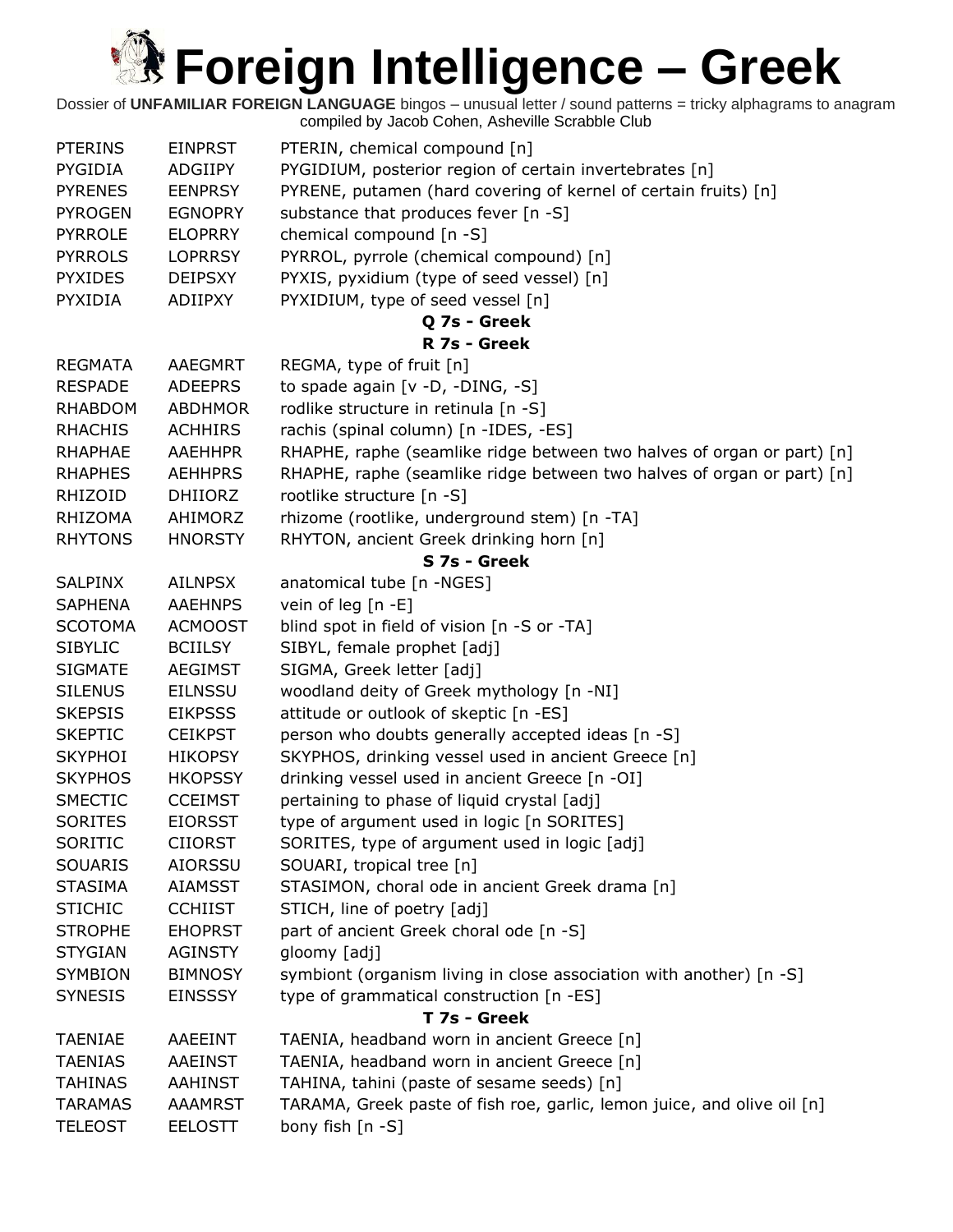Dossier of **UNFAMILIAR FOREIGN LANGUAGE** bingos – unusual letter / sound patterns = tricky alphagrams to anagram compiled by Jacob Cohen, Asheville Scrabble Club

| <b>TEPHRAS</b> | <b>AEHPRST</b> | TEPHRA, solid material ejected from volcano [n]            |
|----------------|----------------|------------------------------------------------------------|
| <b>THALLUS</b> | <b>AHLLSTU</b> | plant body without true root, stem, or leaf [n -ES or -LI] |
| <b>THERIAC</b> | <b>ACEHIRT</b> | molasses (thick syrup) [n -S]                              |
| <b>TROILUS</b> | <b>ILORSTU</b> | large butterfly [n -ES]                                    |
| <b>TYCHISM</b> | <b>CHIMSTY</b> | proposition that chance is operative in universe [n -S]    |
|                |                | U 7s - Greek                                               |
| <b>URANISM</b> | AIMNRSU        | homosexuality [n -S]                                       |
|                |                | V 7s - Greek                                               |
|                |                | W 7s - Greek                                               |
|                |                | X 7s - Greek                                               |
| <b>XENOPUS</b> | <b>ENOPSUX</b> | frog native to southern Africa [n -ES]                     |
| <b>XIPHOID</b> | <b>DHIIOPX</b> | part of sternum [n -S]                                     |
| <b>XYSTERS</b> | <b>ERSSTXY</b> | XYSTER, surgical instrument for scraping bones [n]         |
|                |                | Y 7s - Greek                                               |
|                |                | Z 7s - Greek                                               |
| <b>ZETETIC</b> | <b>CEEITTZ</b> | proceeding by inquiry [adj]                                |
| ZYZZYVA        | <b>AVYYZZZ</b> | tropical weevil [n -S]                                     |
|                |                |                                                            |

#### **A 8s - Greek**

**----------------------------------------------------------------------------------------------------------------**

| <b>ACALEPHE</b> | AACEEHLP        | acaleph (jellyfish) [n -S]                                    |
|-----------------|-----------------|---------------------------------------------------------------|
| <b>ACALEPHS</b> | <b>AACEHLPS</b> | ACALEPH, jellyfish [n]                                        |
| <b>ACANTHAE</b> | AAACEHNT        | ACANTHA, sharp spiny part [n]                                 |
| <b>ACELDAMA</b> | <b>AAACDELM</b> | place of bloodshed [n -S]                                     |
| <b>ADENOSES</b> | <b>ADEENOSS</b> | ADENOSIS, abnormal growth of glandular tissue [n]             |
| <b>ADENOSIS</b> | <b>ADEINOSS</b> | abnormal growth of glandular tissue [n -SES]                  |
| <b>AESTHETE</b> | AEEEHSTT        | esthete (esthetic person) [n -S]                              |
| <b>AGALLOCH</b> | AACGHLLO        | fragrant wood of tropical tree [n -S]                         |
| <b>AGENESES</b> | <b>AEEEGNSS</b> | AGENESIS, absence or imperfect development of bodily part [n] |
| <b>AGENESIS</b> | <b>AEEGINSS</b> | absence or imperfect development of bodily part [n -SES]      |
| <b>AGNATHAN</b> | <b>AAAGHNNT</b> | one of group of jawless vertebrates [n -S]                    |
| AGRYPNIA        | AAGINPRY        | insomnia (chronic inability to sleep) [n -S]                  |
| ALLELUIA        | AAEILLLU        | song of praise to God [n -S]                                  |
| AMBROSIA        | AABIMORS        | food of Greek and Roman gods [n -S]                           |
| <b>AMIANTUS</b> | AAIMNSTU        | variety of asbestos [n -ES]                                   |
| <b>AMPHORAE</b> | AAHMOPR         | AMPHORA, narrow-necked jar used in ancient Greece [n]         |
| <b>ANABASES</b> | <b>AAABENSS</b> | ANABASIS, military advance [n]                                |
| ANABASIS        | <b>AAABINSS</b> | military advance [n -SES]                                     |
| <b>ANALEMMA</b> | AAAELMMN        | type of graduated scale [n -S or -TA]                         |
| <b>ANATHEMA</b> | <b>AAAEHMNT</b> | formal ecclesiastical ban or curse [n -S or -T]               |
| ANECDOTA        | <b>AACDENOT</b> | ANECDOTE, brief story [n]                                     |
| ANTHEMIA        | AAEHIMNT        | decorative floral patterns used in Greek art [n]              |
| <b>ANTHESES</b> | <b>AEEHNSST</b> | ANTHESIS, full bloom of flower [n]                            |
| <b>ANTHESIS</b> | AEHINSST        | full bloom of flower [n -SES]                                 |
| <b>APHTHOUS</b> | AHHOPSTU        | APHTHA, small blister in mouth or stomach [adj]               |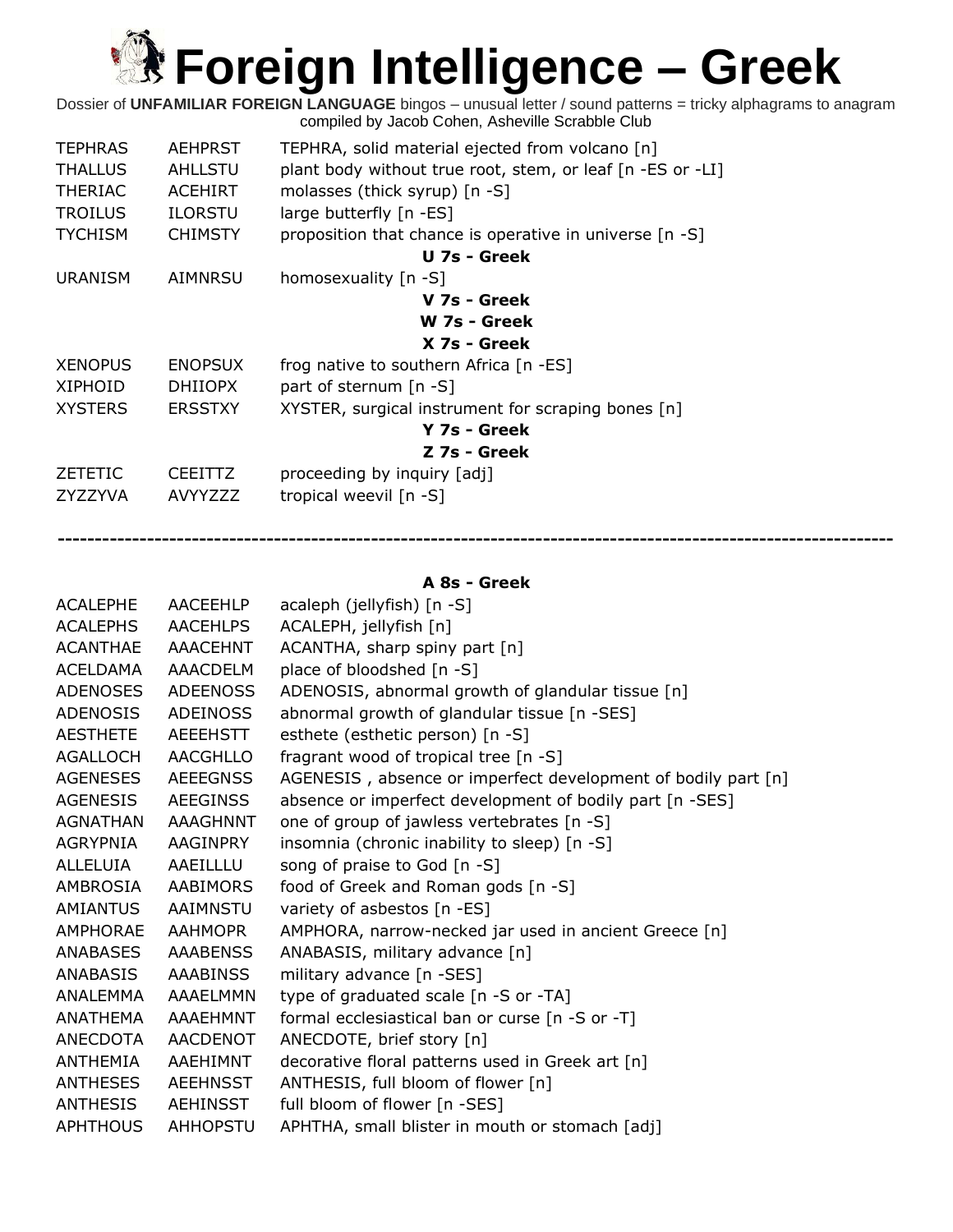| <b>APOCOPIC</b> | <b>ACCIOOPP</b> | APOCOPE, omission of last sound of word [adj]                       |
|-----------------|-----------------|---------------------------------------------------------------------|
| APOMIXES        | <b>AEIMOPSX</b> | APOMIXIS, type of reproductive process [n]                          |
| APOMIXIS        | AIIMOPSX        | type of reproductive process [n -XES]                               |
| <b>ARCHAEON</b> | <b>AACEHNOR</b> | archaean (microorganism of archaea) [n -EA]                         |
| ARETHUSA        | <b>AAEHRSTU</b> | flowering plant [n -S]                                              |
| <b>ASPHODEL</b> | <b>ADEHLOPS</b> | flowering plant [n -S]                                              |
| ASPIRATA        | <b>AAAIPRST</b> | type of plosive (sound produced by plosion) [n -E]                  |
| <b>ASTERISK</b> | <b>AEIKRSST</b> | to mark with asterisk (star-shaped printing mark) [v -ED, -ING, -S] |
| ATARAXIA        | <b>AAAAIRTX</b> | peace of mind [n -S]                                                |
| ATARAXIC        | <b>AAACIRTX</b> | tranguilizing drug [n -S]                                           |
| <b>ATHANASY</b> | <b>AAAHNSTY</b> | immortality [n -SIES]                                               |
| <b>ATHENEUM</b> | AEEHMNTU        | literary institution [n -S]                                         |
| <b>ATLANTES</b> | <b>AAELNSTT</b> | ATLAS, male figure used as supporting column [n]                    |
| <b>AUTARKIC</b> | <b>AACIKRTU</b> | AUTARKY, national economic self-sufficiency [adj]                   |
|                 |                 | <b>B 8s - Greek</b>                                                 |
| <b>BANAUSIC</b> | AABCINSU        | practical [adj]                                                     |
| <b>BARYTONE</b> |                 |                                                                     |
|                 | <b>ABENORTY</b> | baritone (male singing voice) [n -S]                                |
| <b>BLENNIES</b> | <b>BEEILNNS</b> | BLENNY, marine fish [n]                                             |
| <b>BOMBYCID</b> | <b>BBCDIMOY</b> | moth (winged insect) [n -S]                                         |
| <b>BOMBYXES</b> | <b>BBEMOSXY</b> | BOMBYX, silkworm (caterpillar that spins cocoon of silk fibers) [n] |
| <b>BOUSOUKI</b> | <b>BIKOOSUU</b> | bouzouki (stringed musical instrument) [n -S or -A]                 |
| <b>BOUZOUKI</b> | <b>BIKOOUUZ</b> | stringed musical instrument [n -S or -A]                            |
| <b>BRYOLOGY</b> | <b>BGLOORYY</b> | study of mosses [n -GIES]                                           |
| <b>BRYONIES</b> | <b>BEINORSY</b> | BRYONY, climbing plant [n]                                          |
| <b>BRYOZOAN</b> | ABNOORYZ        | type of small aquatic animal [n -S]                                 |
| <b>BUBALINE</b> | ABBEILNU        | pertaining to bubal (large antelope) [adj]                          |
|                 |                 | C 8s - Greek                                                        |
| <b>CACHEXIA</b> | AACCEHIX        | general ill health [n -S]                                           |
| <b>CACHEXIC</b> | <b>ACCCEHIX</b> | CACHEXIA, general ill health [adj]                                  |
| <b>CACONYMY</b> | <b>ACCMNOYY</b> | state of having erroneous name [n -MIES]                            |
| <b>CALAMATA</b> | AAAACLMT        | kalamata (black olive grown in Greece) [n -S]                       |
| <b>CALATHEA</b> | <b>AAACEHLT</b> | plant with colorful leaves [n -S]                                   |
| <b>CALATHOS</b> | <b>AACHLOST</b> | fruit basket [n -HI]                                                |
| <b>CALATHUS</b> | <b>AACHLSTU</b> | calathos (fruit basket) [n -HI]                                     |
| CALLIOPE        | ACEILLOP        | keyboard musical instrument [n -S]                                  |
| <b>CALYPTRA</b> | <b>AACLPRTY</b> | hood-shaped organ of flowers [n -S]                                 |
| <b>CANEPHOR</b> | <b>ACEHNOPR</b> | Greek maiden bearing basket on her head [n -S]                      |
| CANTHARI        | <b>AACHINRT</b> | two-handled drinking cups [n CANTHARI]                              |
| <b>CARYATIC</b> | <b>AACCIRTY</b> | resembling caryatid (sculptured female figure used as column) [adj] |
| CARYATID        | <b>AACDIRTY</b> | sculptured female figure used as column [n -ES, -S]                 |
| <b>CASSIOPE</b> | <b>ACEIOPSS</b> | evergreen shrub [n -S]                                              |
| <b>CATHEXES</b> | <b>ACEEHSTX</b> | CATHEXIS, concentration of psychic energy on person or idea [n]     |
| <b>CATHEXIS</b> | <b>ACEHISTX</b> | concentration of psychic energy on person or idea [n -XES]          |
| <b>CELOMATA</b> | AACELMOT        | CELOM, coelom (body cavity in some animals) [n]                     |
| <b>CENTAURY</b> | <b>ACENRTUY</b> | medicinal herb [n -RIES]                                            |
| <b>CERASTES</b> | <b>ACEERSST</b> | venomous snake [n CERASTES]                                         |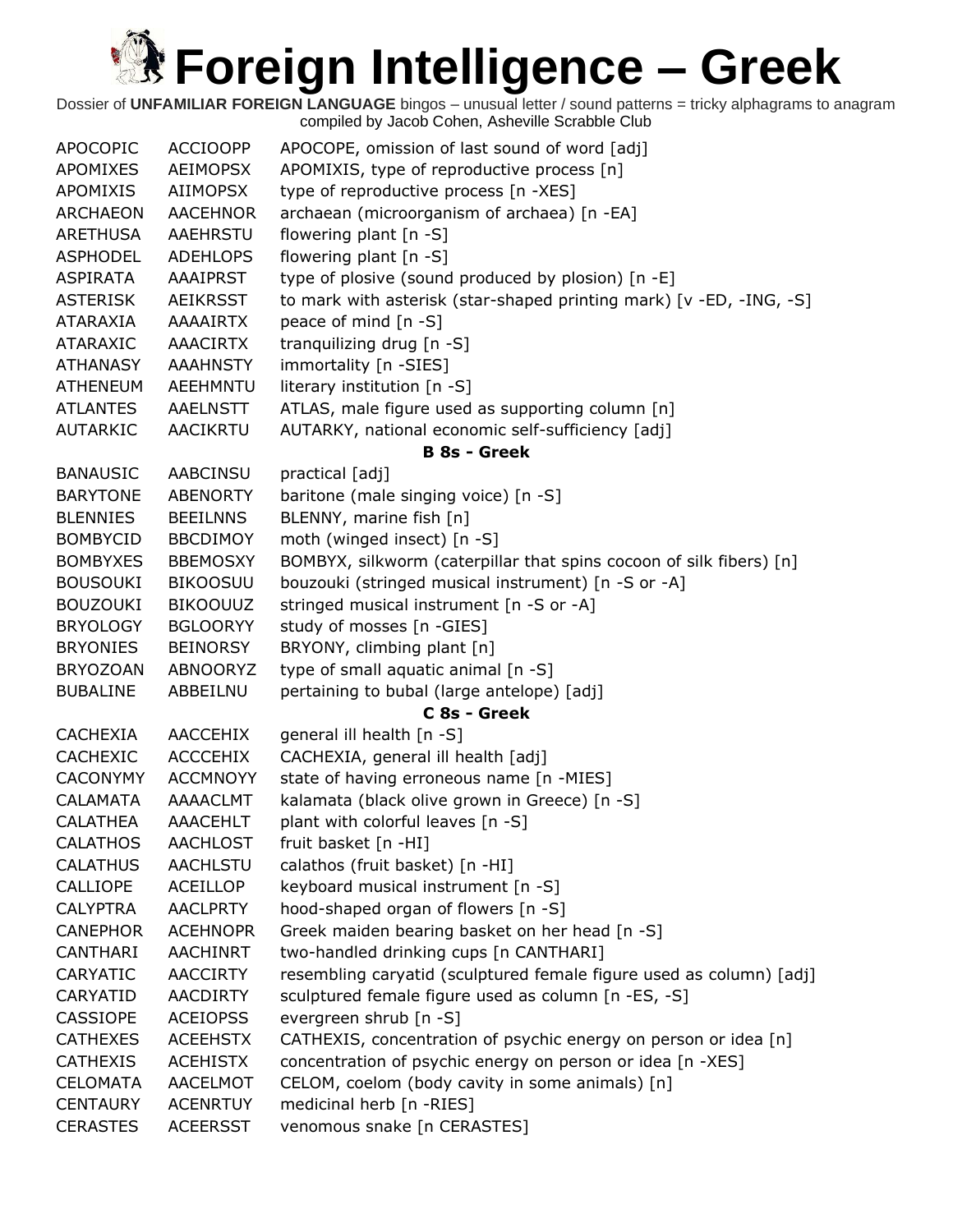### **Referred Street Englisher Act all alternal contents to alternal contents to alternal contents.** XX

| <b>CERCARIA</b> | <b>AACCEIRR</b> | parasitic worm [n -E, -S]                                                                                 |
|-----------------|-----------------|-----------------------------------------------------------------------------------------------------------|
| CHALAZAL        | AAACHLLZ        | CHALAZA, band of tissue in egg [adj]                                                                      |
| CHALAZIA        | AAACHILZ        | tumors of eyelid [n CHALAZIA]                                                                             |
| CHIASMAL        | <b>AACHILMS</b> | CHIASMA, anatomical junction [adj]                                                                        |
| <b>CHIASMIC</b> | <b>ACCHIIMS</b> | CHIASMA, anatomical junction [adj]                                                                        |
| <b>CHIASMUS</b> | <b>ACHIMSSU</b> | reversal of word order between parallel phrases [n -MI]                                                   |
| <b>CHIASTIC</b> | <b>ACCHIIST</b> | CHIASMUS, reversal of word order between parallel phrases [adj]                                           |
| <b>CHILIASM</b> | <b>ACHIILMS</b> | religious doctrine [n -S]                                                                                 |
| <b>CHILIAST</b> | <b>ACHIILST</b> | supporter of chiliasm $[n - S]$                                                                           |
| <b>CHIMAERA</b> | <b>AACEHIMR</b> | marine fish $[n - S]$                                                                                     |
| <b>CHLOASMA</b> | <b>AACHLMOS</b> | skin discoloration [n -S, -TA]                                                                            |
| <b>CHOLIAMB</b> | ABCHILMO        | type of poetic meter [n -S]                                                                               |
| <b>CHRESARD</b> | <b>ACDEHRRS</b> | available water of soil [n -S]                                                                            |
| <b>CHTHONIC</b> | <b>CCHHINOT</b> | pertaining to gods of underworld [adj]                                                                    |
| <b>CIMBALOM</b> | ABCILMMO        | Hungarian dulcimer [n -S]                                                                                 |
| <b>CINNABAR</b> | <b>AABCINNR</b> | principal ore of mercury [n -S]                                                                           |
| <b>CLEIDOIC</b> | <b>CCDEIILO</b> | enclosed in shell [adj]                                                                                   |
| <b>COCCYGES</b> | <b>CCCEGOSY</b> | COCCYX, bone of spine [n]                                                                                 |
| <b>COCCYXES</b> | <b>CCCEOSXY</b> | COCCYX, bone of spine [n]                                                                                 |
| <b>COLLYRIA</b> | <b>ACILLORY</b> | medicinal lotions [n COLLYRIA]                                                                            |
| <b>COLOBOMA</b> | ABCLMOOO        | lesion of eye [n -S, -TA]                                                                                 |
| <b>COLOPHON</b> | <b>CHLNOOOP</b> | inscription placed at end of book [n -S]                                                                  |
| <b>CORYBANT</b> | <b>ABCNORTY</b> | reveler (one that revels (to engage in revelry)) [n -ES, -S]                                              |
| <b>COTHURNI</b> | <b>CHINORTU</b> | cothurns (buskin worn by ancient Roman actors) [n]                                                        |
| <b>CTENIDIA</b> | ACDEIINT        | comblike anatomical structures [n CTENIDIA]                                                               |
| <b>CYMBALOM</b> | ABCLMMOY        | cimbalom (Hungarian dulcimer) [n -S]                                                                      |
| <b>CYPRINID</b> | <b>CDIINPRY</b> | small freshwater fish [n -S]                                                                              |
| <b>CYPRUSES</b> | <b>CEPRSSUY</b> | CYPRUS, cypress (thin fabric) [n]                                                                         |
|                 |                 | D 8s - Greek                                                                                              |
| <b>DACTYLUS</b> | <b>ACDLSTUY</b> | leg joint of certain insects [n -LI]                                                                      |
| <b>DEIXISES</b> | <b>DEEIISSX</b> | DEIXIS, specifying function of some words [n]                                                             |
| <b>DIANTHUS</b> | ADHINSTU        | ornamental herb [n -ES]                                                                                   |
| <b>DIASPORA</b> | <b>AADIOPRS</b> | migration $[n - S]$                                                                                       |
| <b>DIASPORE</b> | ADEIOPRS        | mineral (naturally occurring inorganic substance having characteristic set of physical properties) [n -S] |
| <b>DICASTIC</b> | <b>ACCDIIST</b> | DICAST, judge of ancient Athens [adj]                                                                     |
| <b>DIDACTYL</b> | <b>ACDDILTY</b> | having two digits at end of each limb [adj]                                                               |
| <b>DIHEDRON</b> | <b>DDEHINOR</b> | figure formed by two intersecting planes [n -S]                                                           |
| <b>DIOBOLON</b> | <b>BDILNOOO</b> | diobol (coin of ancient Greece) [n -S]                                                                    |
| <b>DRACHMAE</b> | <b>AACDEHMR</b> | DRACHMA, former monetary unit of Greece [n]                                                               |
| <b>DRACHMAI</b> | AACDHIMR        | DRACHMA, former monetary unit of Greece [n]                                                               |
|                 |                 | E 8s - Greek                                                                                              |
| <b>ECCLESIA</b> | <b>ACCEEILS</b> | assembly in ancient Greece [n -E]                                                                         |
| <b>EKISTICS</b> | <b>CEIIKSST</b> | science dealing with human habitats [n EKISTICS]                                                          |
| <b>ELENCHIC</b> | <b>CCEEHILN</b> | ELENCHUS, logical refutation [adj]                                                                        |
| <b>ELENCHUS</b> | <b>CEEHLNSU</b> | logical refutation [n -HI]                                                                                |
| <b>ELENCTIC</b> | <b>CCEEILNT</b> | ELENCHUS, logical refutation [adj]                                                                        |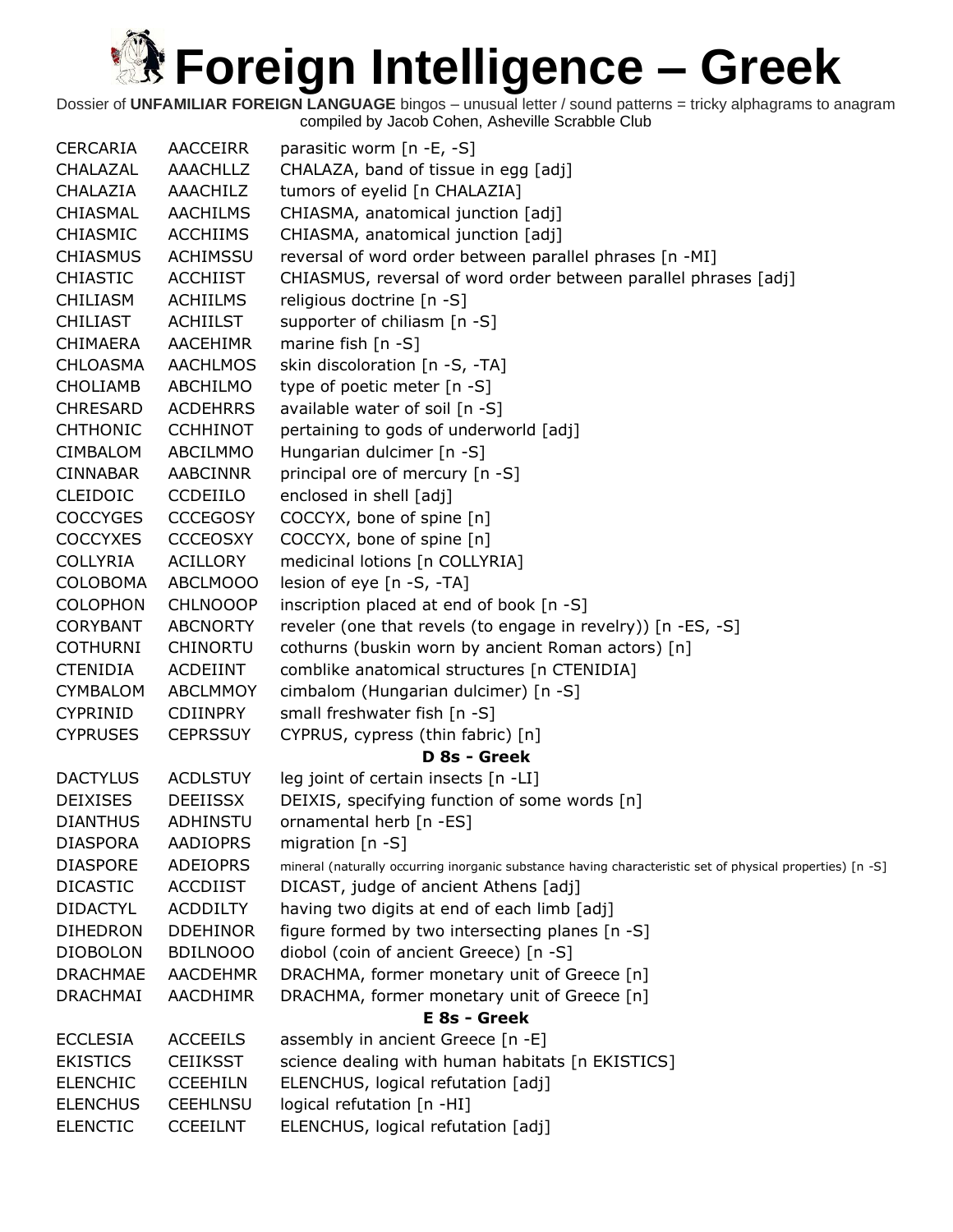| <b>ENCAENIA</b> | <b>AACEEINN</b> | annual university ceremonies [n]                                                                               |
|-----------------|-----------------|----------------------------------------------------------------------------------------------------------------|
| <b>ENCHORIC</b> | <b>CCEHINOR</b> | belonging to particular country [adj]                                                                          |
| <b>ENCLITIC</b> | <b>CCEIILNT</b> | word pronounced as part of preceding word [n -S]                                                               |
| <b>ENNEAGON</b> | <b>AEEGNNNO</b> | nonagon (nine-sided polygon) [n -S]                                                                            |
| <b>ENTELLUS</b> | <b>EELLNSTU</b> | hanuman (East Indian monkey) [n -ES]                                                                           |
| <b>EOHIPPUS</b> | <b>EHIOPPSU</b> | extinct horse [n -ES]                                                                                          |
| <b>EOLIPILE</b> | EEIILLOP        | type of engine [n -S]                                                                                          |
| <b>EOLITHIC</b> | <b>CEHIILOT</b> | EOLITH, prehistoric stone tool [adj]                                                                           |
| <b>EOLOPILE</b> | <b>EEILLOOP</b> | eolipile (type of engine) [n -S]                                                                               |
| <b>EPHEMERA</b> | <b>AEEEHMPR</b> | something of very short life or duration [n -E, -S]                                                            |
| <b>EPHORATE</b> | <b>AEEHOPRT</b> | office of ephor (magistrate of ancient Greece) [n -S]                                                          |
| <b>EPICALYX</b> | <b>ACEILPXY</b> | set of bracts close to and resembling calyx [n -YCES, -ES]                                                     |
| <b>EPICEDIA</b> | ACDEEIIP        | funeral songs [n EPICEDIA]                                                                                     |
| <b>EPIGONUS</b> | <b>EGINOPSU</b> | epigone (inferior imitator) [n -NI]                                                                            |
| <b>EPITASES</b> | <b>AEEIPSST</b> | EPITASIS, main part of classical drama [n]                                                                     |
| <b>EPITASIS</b> | <b>AEIIPSST</b> | main part of classical drama [n -SES]                                                                          |
| <b>EPOPOEIA</b> | <b>AEEIOOPP</b> | epopee (epic poem) [n -S]                                                                                      |
| <b>EUDAEMON</b> | ADEEMNOU        | eudemon (good spirit) [n -S]                                                                                   |
| <b>EUDAIMON</b> | ADEIMNOU        | eudemon (good spirit) [n -S]                                                                                   |
| <b>EUPATRID</b> | ADEIPRTU        | aristocrat of ancient Athens [n -S or -AE]                                                                     |
| <b>EXANTHEM</b> | <b>AEEHMNTX</b> | skin eruption $[n -S]$                                                                                         |
| <b>EXEGESES</b> | <b>EEEEGSSX</b> | EXEGESIS, critical explanation or analysis [n]                                                                 |
| <b>EXEGESIS</b> | EEEGISSX        | critical explanation or analysis [n -SES]                                                                      |
| <b>EXONUMIA</b> | AEIMNOUX        | collectible items other than coins or paper money [n EXONUMIA]                                                 |
|                 |                 | F 8s - Greek                                                                                                   |
|                 |                 | G 8s - Greek                                                                                                   |
| <b>GADARENE</b> | AADEEGNR        | headlong [adj]                                                                                                 |
| <b>GAMMADIA</b> | AAADGIMM        | Greek ornamental designs [n]                                                                                   |
| <b>GOLGOTHA</b> | <b>AGGHLOOT</b> | place of burial [n -S]                                                                                         |
|                 |                 | H 8s - Greek                                                                                                   |
| <b>HAMARTIA</b> | AAAHIMRT        | defect of character $[n - S]$                                                                                  |
| <b>HETAERAE</b> | AAEEEHRT        | HETAERA, concubine [n]                                                                                         |
| <b>HETAERIC</b> | <b>ACEEHIRT</b> | HETAERA, concubine [adj]                                                                                       |
| <b>HETAIRAI</b> | AAEHIIRT        | HETAIRA, hetaera (concubine) [n]                                                                               |
| <b>HIPPARCH</b> | <b>ACHHIPPR</b> | cavalry commander in ancient Greece [n -S]                                                                     |
| <b>HOPLITIC</b> | <b>CHIILOPT</b> | HOPLITE, foot soldier of ancient Greece [adj]                                                                  |
| <b>HYBRISES</b> | <b>BEHIRSSY</b> | HYBRIS, hubris (arrogance (quality of being arrogant (overly convinced of one's own worth or importance))) [n] |
| <b>HYMENIUM</b> | EHIMMNUY        | layer in certain fungi [n -S or -IA]                                                                           |
|                 |                 | I 8s - Greek                                                                                                   |
|                 |                 | J 8s - Greek                                                                                                   |
|                 |                 | K 8s - Greek                                                                                                   |
| <b>KALYPTRA</b> | <b>AAKLPRTY</b> | thin veil [n -S]                                                                                               |
| <b>KLEPHTIC</b> | <b>CEHIKLPT</b> | KLEPHT, Greek guerrilla [adj]                                                                                  |
| <b>KLYSTRON</b> | <b>KLNORSTY</b> | type of electron tube [n -S]                                                                                   |
| <b>KURTOSES</b> | <b>EKORSSTU</b> | KURTOSIS, relative degree of curvature in statistical curve [n]                                                |
| <b>KURTOSIS</b> | <b>IKORSSTU</b> | relative degree of curvature in statistical curve [n -SES]                                                     |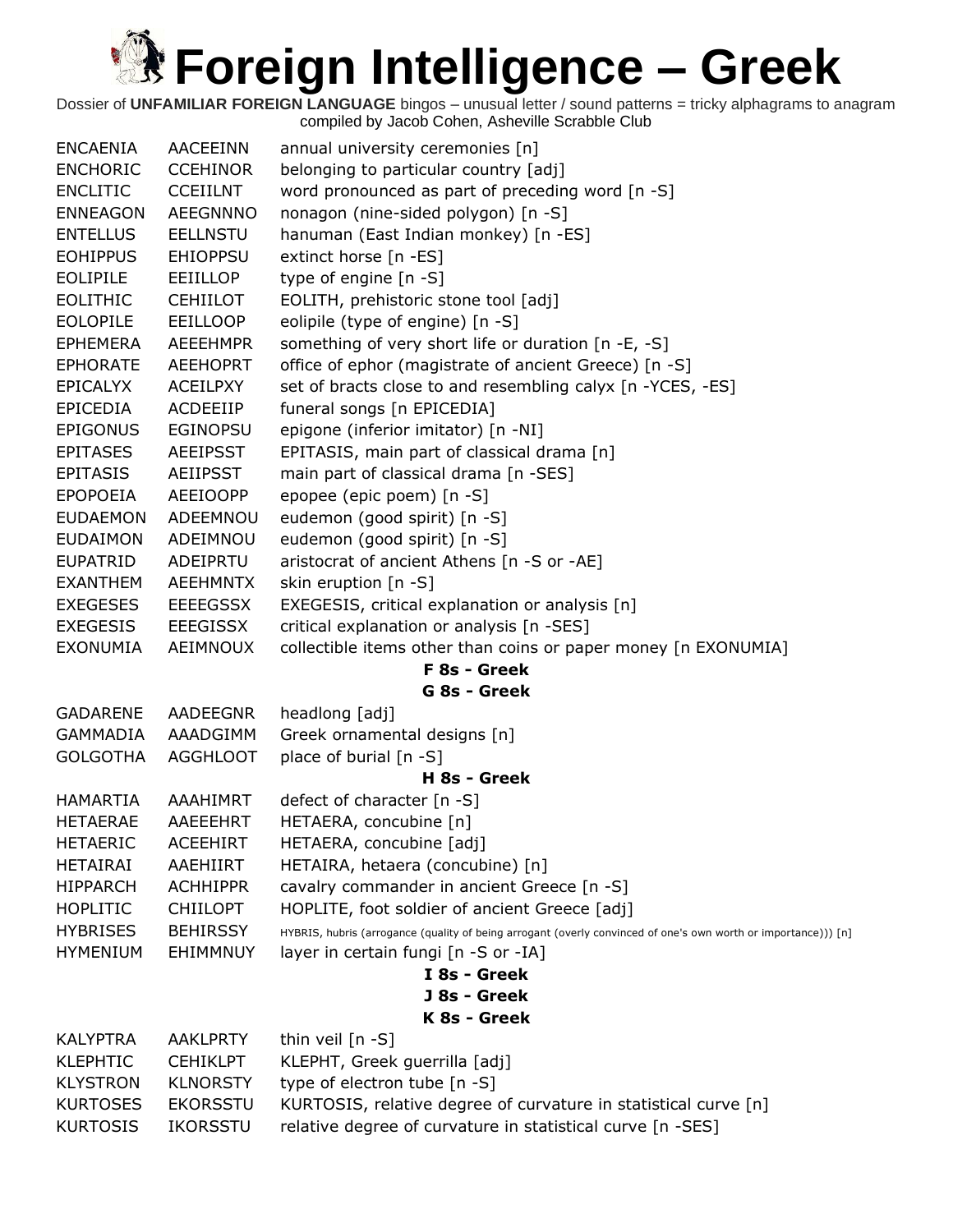| KYMOGRAM        | AGKMMORY        | record of fluid pressure [n -S]                                               |
|-----------------|-----------------|-------------------------------------------------------------------------------|
|                 |                 | L 8s - Greek                                                                  |
| <b>LACHESES</b> | <b>ACEEHLSS</b> | LACHES, undue delay in asserting legal right                                  |
| LAMBDOID        | ABDDILMO        | LAMBDA, Greek letter [adj]                                                    |
| <b>LECYTHUS</b> | <b>CEHLSTUY</b> | lekythos (oil jar used in ancient Greece) [n -HI]                             |
| LEKYTHOI        | EHIKLOTY        | LEKYTHOS, oil jar used in ancient Greece [n]                                  |
| <b>LEKYTHOS</b> | <b>EHKLOSTY</b> | oil jar used in ancient Greece [n -OI]                                        |
| <b>LEKYTHUS</b> | <b>EHKLSTUY</b> | lekythos (oil jar used in ancient Greece) [n -HI]                             |
| <b>LOGOMACH</b> | <b>ACGHLMOO</b> | one given to arguing about words [n -S]                                       |
|                 |                 | M 8s - Greek                                                                  |
| <b>MAENADES</b> | <b>AADEEMNS</b> | MAENAD, female participant in ancient Greek orgies [n]                        |
| MAENADIC        | AACDEIMN        | MAENAD, female participant in ancient Greek orgies [adj]                      |
| MIASMATA        | AAAIMMST        | MIASMA, noxious vapor [n]                                                     |
|                 |                 | N 8s - Greek                                                                  |
| <b>NOMARCHY</b> | <b>ACHMNORY</b> | nome (province of modern Greece) [n -HIES]                                    |
| <b>NOUMENON</b> | EMNNNOOU        | object of intellectual intuition [n -NA]                                      |
| OMPHALOI        |                 | O 8s - Greek                                                                  |
|                 | AAHILOMP        | central point [n]                                                             |
| <b>OMPHALOS</b> | <b>AHLOOMPS</b> | central point [n -LI or -OI]                                                  |
| ONCIDIUM        | CDIIMNOU        | tropical orchid [n -S]                                                        |
| <b>OOTHECAE</b> | <b>ACEEHOOT</b> | OOTHECA, egg case of certain insects [n]                                      |
| <b>OOTHECAL</b> | <b>ACEHLOOT</b> | OOTHECA, egg case of certain insects [adj]                                    |
| OPHIDIAN        | ADHIINOP        | snake $[n - S]$                                                               |
| <b>OPSIMATH</b> | AHIMOPST        | person who learns only late in life [n -S]                                    |
| <b>ORECTIVE</b> | <b>CEEIORTV</b> | orectic (pertaining to appetites or desires) [adj]                            |
| ORICHALC        | <b>ACCHILOR</b> | yellow metal [n -S]                                                           |
| <b>ORTHOEPY</b> | <b>EHOOPRTY</b> | study of correct pronunciation [n -PIES]                                      |
| <b>OSTRACOD</b> | <b>ACDOORST</b> | minute freshwater crustacean [n -S]                                           |
| <b>OSTRACON</b> | <b>ACNOORST</b> | fragment containing inscription [n -CA]                                       |
| <b>OSTRAKON</b> | <b>AKNOORST</b> | ostracon (fragment containing inscription) [n -KA]                            |
|                 |                 | P 8s - Greek                                                                  |
| <b>PARACHOR</b> | <b>AACHOPRR</b> | mathematical constant that relates molecular volume to surface tension [n -S] |
| <b>PARERGON</b> | <b>AEGNOPRR</b> | composition derived from larger work [n -GA]                                  |
| <b>PASTITSO</b> | <b>AIOPSSTT</b> | Greek dish of ground meat, pasta, white sauce, and cheese [n -S]              |
| <b>PENTARCH</b> | <b>ACEHNPRT</b> | one of five joint rulers [n -S]                                               |
| PENTOMIC        | <b>CEIMNOPT</b> | made up of five battle groups [adj]                                           |
| <b>PEPLOSES</b> | <b>EELOPPSS</b> | PEPLOS, garment worn by women in ancient Greece [n]                           |
| <b>PEPLUSES</b> | <b>EELPPSSU</b> | PEPLUS, peplos (garment worn by women in ancient Greece) [n]                  |
| PEPONIDA        | <b>ADEINOPP</b> | pepo (fruit having fleshy interior and hard rind) [n -S]                      |
| <b>PEREOPOD</b> | <b>DEEOOPPR</b> | appendage of pereion $[n - S]$                                                |
| PERIBLEM        | <b>BEEILMPR</b> | region of plant tissue [n -S]                                                 |
| PERIPETY        | <b>EEIPPRTY</b> | sudden change in course of events [n -TIES]                                   |
| <b>PERIPTER</b> | <b>EEIPPRRT</b> | structure with row of columns around all sides [n -S]                         |
| PERISARC        | <b>ACEIPRRS</b> | protective covering of certain hydrozoans [n -S]                              |
| <b>PHAROSES</b> | <b>AEHOPRSS</b> | PHAROS, lighthouse or beacon to guide seamen [n]                              |
| PHELONIA        | <b>AEHILNOP</b> | liturgical vestments [n PHELONIA]                                             |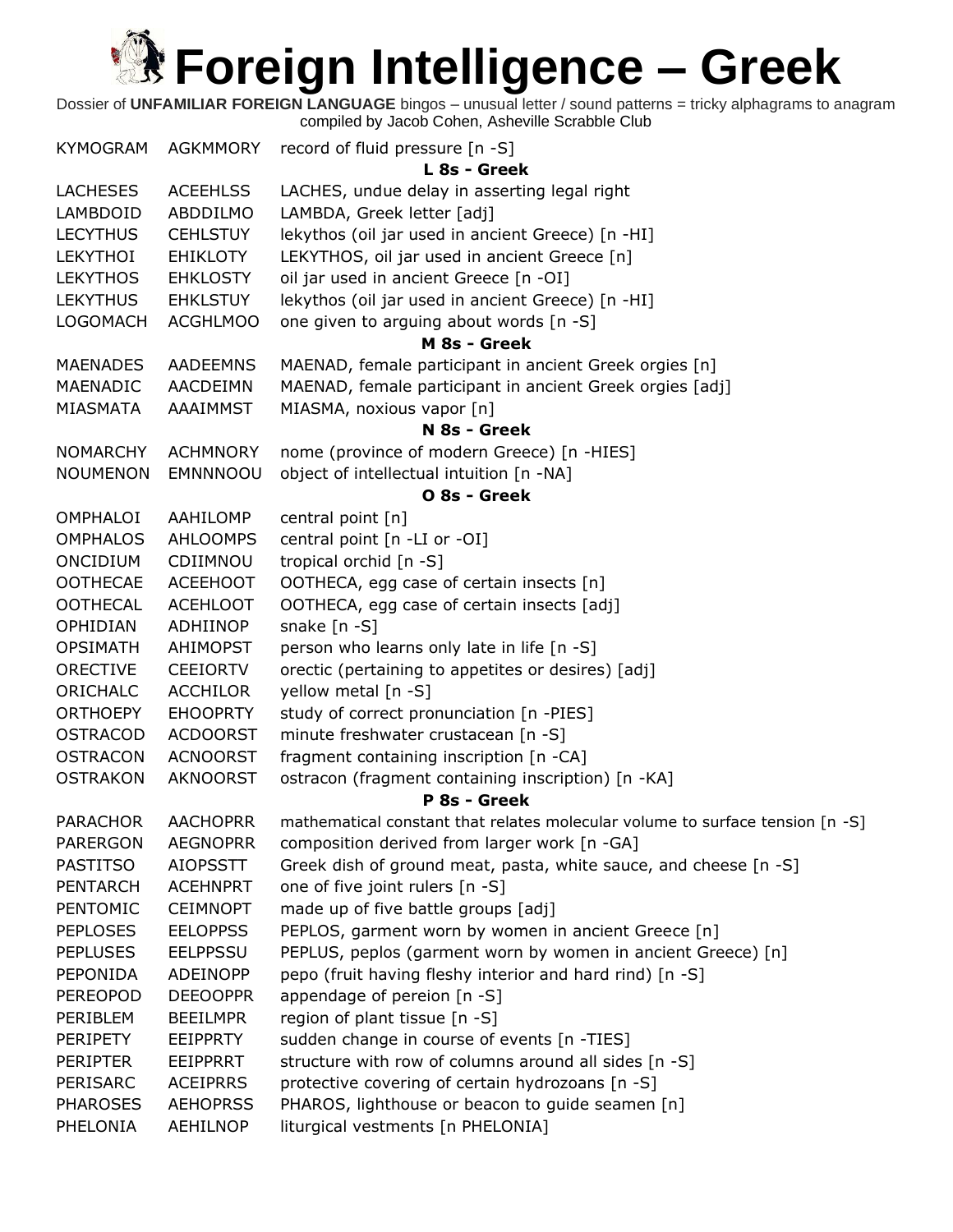| <b>PHENETIC</b> | <b>CEEHINPT</b>  | pertaining to type of classificatory system [adj]                                 |
|-----------------|------------------|-----------------------------------------------------------------------------------|
| PHILOMEL        | <b>EHIILLMOP</b> | songbird [n -S]                                                                   |
| <b>PHYLESES</b> | <b>EEHLPSSY</b>  | PHYLESIS, course of evolutionary development [n -ES or -SES]                      |
| <b>PHYLESIS</b> | <b>EHILPSSY</b>  | course of evolutionary development [n -ES or -SES]                                |
| <b>PHYLLITE</b> | <b>EHILLPTY</b>  | foliated rock [n -S]                                                              |
| <b>PLECTRON</b> | <b>CELNOPRT</b>  | plectrum (implement used to pluck strings of stringed instrument) [n -S or -RA]   |
| <b>PLEIADES</b> | <b>ADEEILPS</b>  | PLEIAD, group of seven illustrious persons [n]                                    |
| <b>PLEUSTON</b> | <b>ELNOPSTU</b>  | aquatic vegetation $[n - S]$                                                      |
| <b>PLIOCENE</b> | <b>CEEILNOP</b>  | of or pertaining to certain geologic time period [adj]                            |
| <b>PLIOTRON</b> | <b>ILNOOPRT</b>  | type of vacuum tube [n -S]                                                        |
| <b>POLYGALA</b> | <b>AAGLLOPY</b>  | flowering plant [n -S]                                                            |
| <b>POLYGYNE</b> | <b>EGLNOPYY</b>  | having more than one egg-laying queen in insect colony [adj]                      |
| <b>PROTOPOD</b> | <b>DOOOPPRT</b>  | part of crustacean appendage [n -S]                                               |
| <b>PROTURAN</b> | ANOPRRTU         | any of order of white, wingless insects [n -S]                                    |
| <b>PSORALEA</b> | <b>AAELOPRS</b>  | plant of bean family [n -S]                                                       |
| <b>PTERYLAE</b> | <b>AEELPRTY</b>  | PTERYLA, feathered area on skin of bird [n]                                       |
| <b>PYCNIDIA</b> | ACDIINPY         | spore-bearing organs of certain fungi [n PYCNIDIA]                                |
| <b>PYCNOSES</b> | <b>CINOPSSY</b>  | PYCNOSIS, (shrinking and thickening of cell) [n]                                  |
| <b>PYCNOSIS</b> | <b>CINOPSSY</b>  | pyknosis (shrinking and thickening of cell) [n -SES]                              |
| <b>PYCNOTIC</b> | <b>CCINOPTY</b>  | pyknotic (exhibiting pyknosis (shrinking and thickening of cell nucleus)) [adj]   |
| PYGIDIAL        | ADGIILPY         | PYGIDIUM, posterior region of certain invertebrates [adj]                         |
| PYGIDIUM        | <b>DGIIMPUY</b>  | posterior region of certain invertebrates [n -IA]                                 |
| <b>PYKNOSES</b> | <b>EKNOPSSY</b>  | PYKNOSIS, shrinking and thickening of cell nucleus [n]                            |
| <b>PYKNOSIS</b> | <b>IKNOPSSY</b>  | shrinking and thickening of cell nucleus [n -SES]                                 |
| <b>PYKNOTIC</b> | <b>CIKNOPTY</b>  | exhibiting pyknosis (shrinking and thickening of cell nucleus) [adj]              |
| PYRIDINE        | <b>DEIINPRY</b>  | flammable liquid [n -S]                                                           |
| <b>PYROXENE</b> | <b>EENOPRXY</b>  | any of group of minerals common in igneous rocks [n -S]                           |
| <b>PYRROLIC</b> | <b>CILOPRRY</b>  | PYRROLE, chemical compound [adj]                                                  |
| <b>PYTHONIC</b> | <b>CHINOPTY</b>  | PYTHON, large snake [adj]                                                         |
|                 |                  | Q 8s - Greek                                                                      |
|                 |                  | R 8s - Greek                                                                      |
| RHABDOME        | <b>ABDEHMOR</b>  | rhabdom (rodlike structure in retinula) [n -S]                                    |
| <b>RHAPSODE</b> | <b>ADEHOPRS</b>  | reciter of epic poetry in ancient Greece [n -S]                                   |
| <b>RHEMATIC</b> | <b>ACEHIMRT</b>  | pertaining to verb (word used to express act, occurrence, or mode of being) [adj] |
| <b>RHEOBASE</b> | <b>ABEEHORS</b>  | smallest amount of electricity required to stimulate nerve [n -S]                 |
| <b>RHEOPHIL</b> | <b>EHHILOPR</b>  | living in flowing water [adj]                                                     |
| RHIZOMIC        | <b>CHIIMORZ</b>  | RHIZOME, rootlike, underground stem [adj]                                         |
|                 |                  | S 8s - Greek                                                                      |
| <b>SCOMBRID</b> | <b>BCDIMORS</b>  | fish of mackerel family [n -S]                                                    |
| <b>SEMIOSES</b> | <b>EEIMOSSS</b>  | SEMIOSIS, process in which something functions as sign to organism [n]            |
| <b>SEMIOSIS</b> | <b>EIIMOSSS</b>  | process in which something functions as sign to organism [n -SES]                 |
| <b>SERAPHIM</b> | <b>AEHIMPRS</b>  | SERAPH, winged celestial being [n -S]                                             |
| <b>SERAPHIN</b> | <b>AEHINPRS</b>  | SERAPH, winged celestial being [n]                                                |
| <b>SIBYLLIC</b> | <b>BCIILLSY</b>  | SIBYL, female prophet [adj]                                                       |
| <b>SKIAGRAM</b> | AAGIKMRS         | picture made up of shadows or outlines [n -S]                                     |
| <b>SMECTITE</b> | <b>CEEIMSTT</b>  | clayey mineral [n -S]                                                             |
|                 |                  |                                                                                   |